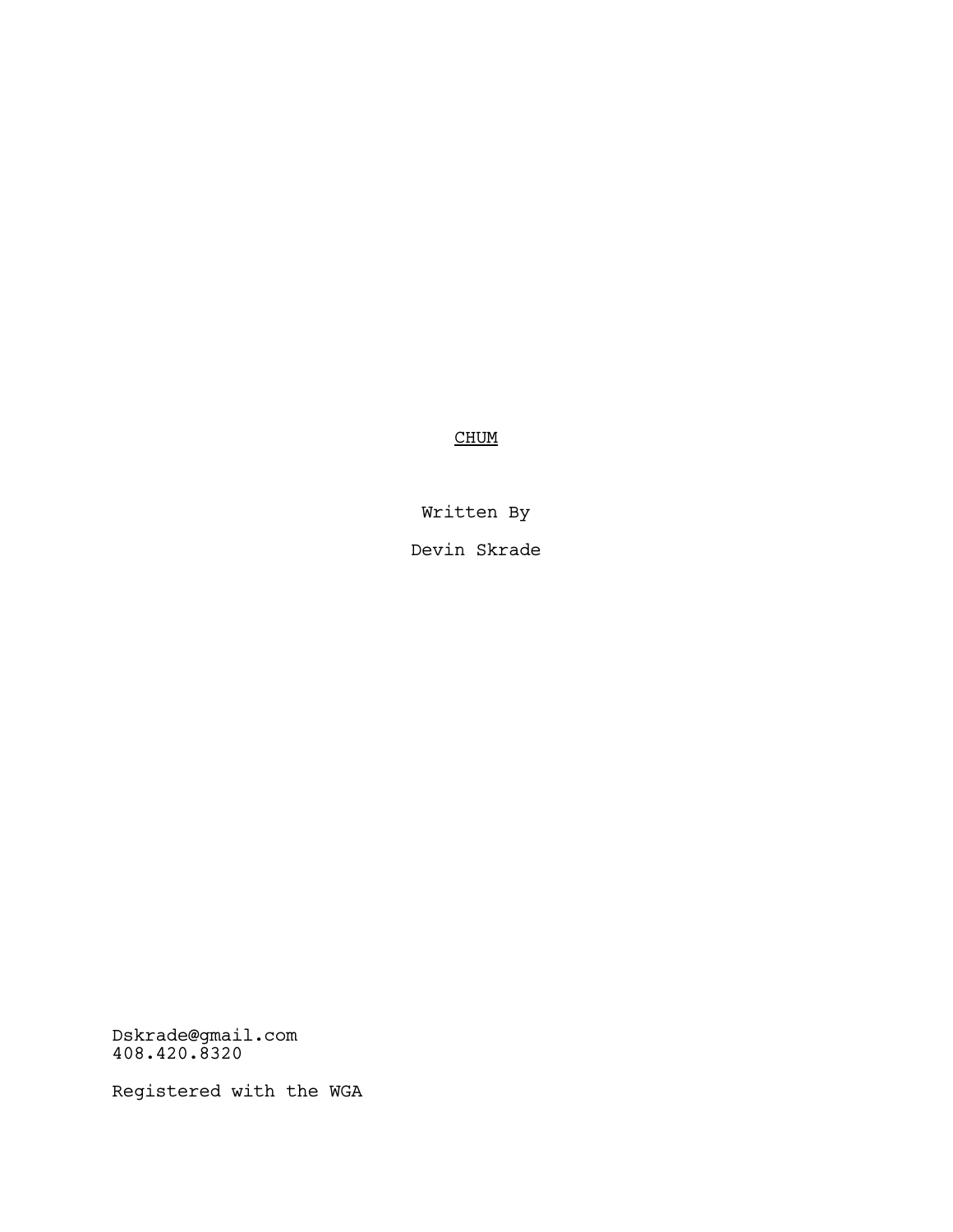FADE IN:

EXT. LAKE - DUSK

The glass surface of the lake is still, silent. The last trace of sunlight lingers on the water before the sun sinks behind the hills and darkness settles in.

INT. HOME - BEDROOM - NIGHT

A WOMAN, 30s, GASPS awake from a suffocating nightmare.

INT. OFFICE - DAY - FALL

E.C.U. of the WOMAN'S HANDS. A WORN GOLD WATCH on the WRIST. THE FINGERS pick at the CUFF of her SWEATER SLEEVE.

INT. HALLWAY - DAY

The Woman, SAMANTHA, wearing an OVERSIZED SWEATER, exits an office and walks down the hallway, leaving the door AJAR behind her. A few moments later, DAVID, 30s, wearing pleated khakis and golf polo with a corporate logo on the breast, exits the office and CLOSES the door behind him.

INSERT DOOR PLACARD: DR. ANNE MOROVITS, MARRIAGE COUNSELLOR

EXT. OFFICE BUILDING - PARKING LOT - MOMENTS LATER

David walks through the sparse lot to a RUNNING CAR.

OLDER MAN (PRELAP) A year and half. Pretty impressive, David. When you first told me you were gunning for this account, I laughed. Not a lot of go-getters in industrial sales. Usually just the average college grad stuck with a mortgage and student loans.

David tries the PASSENGER DOOR HANDLE. LOCKED. Samantha spins her head, startled by the intrusion to her thoughts. She sees David looking the window at her. Her gaze returns forward. She releases her white-knuckle grasp of the steering wheel and presses the UNLOCK BUTTON.

> DAVID (PRELAP) Thank you , Mr. Rodriguez.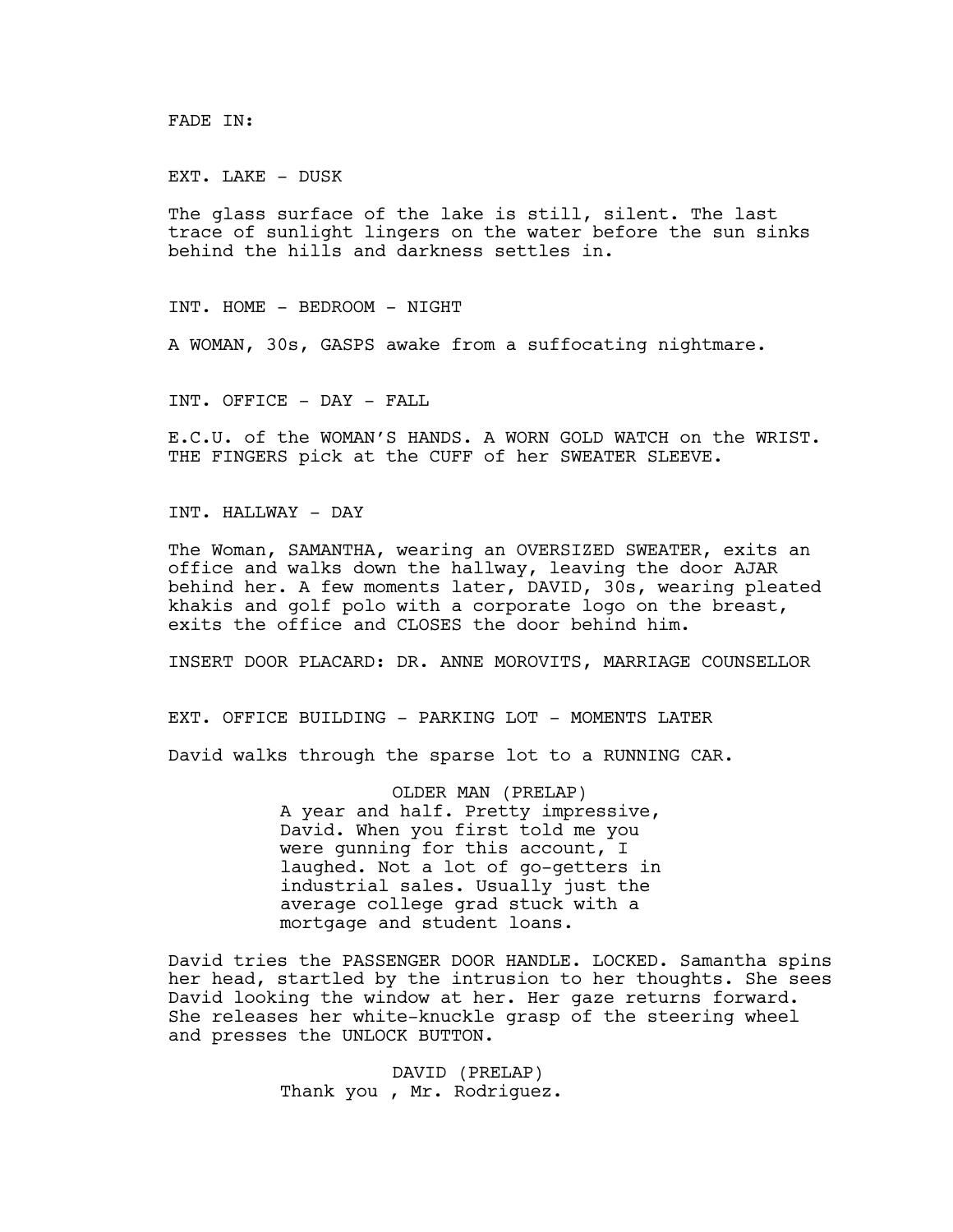INT. MR. RODRIGUEZ'S OFFICE - DAY

MR. RODRIGUEZ, 50's, heavy-set but polished considering the environment, sits at his desk. Behind him, the wood-paneled wall is decorated with FRAMED SERVICE AND SALES AWARDS. Filing cabinets line the base of the walls, with PRODUCT SAMPLES of SAFETY GOGGLES and ADHESIVES and GLOVES littered on top.

## MR. RODRIGUEZ

No, thank you. I'm just happy to have it off my slate. It's so far out of my territory I thought the drive was gonna kill me. Either that or my wife would!

He laughs at his own joke and hands a file folder over his desk to DAVID. David takes the folder, laughing along with his boss.

> DAVID Well, my wife will be thrilled, sir. I appreciate the opportunity. This account will have my undivided attention.

INT. DAVID'S CAR - DAY

David drives while wearing a BLUETOOTH HEADSET. His car is cluttered with FOOD WRAPPERS and PRODUCT SAMPLES like the one's in Mr. Rodriguez's office. This is David's office.

> DAVID (into headset) Hi, this is David Jansen from Connelly Supply calling for Rick Masterson in your purchasing department. (listening) Of course.

David takes a deep breath.

DAVID (CONT'D) (into headset) Hey! Rick, my name is David Jansen. I'm your new rep from Connelly. Hope I'm not catching you at a bad time. (MORE)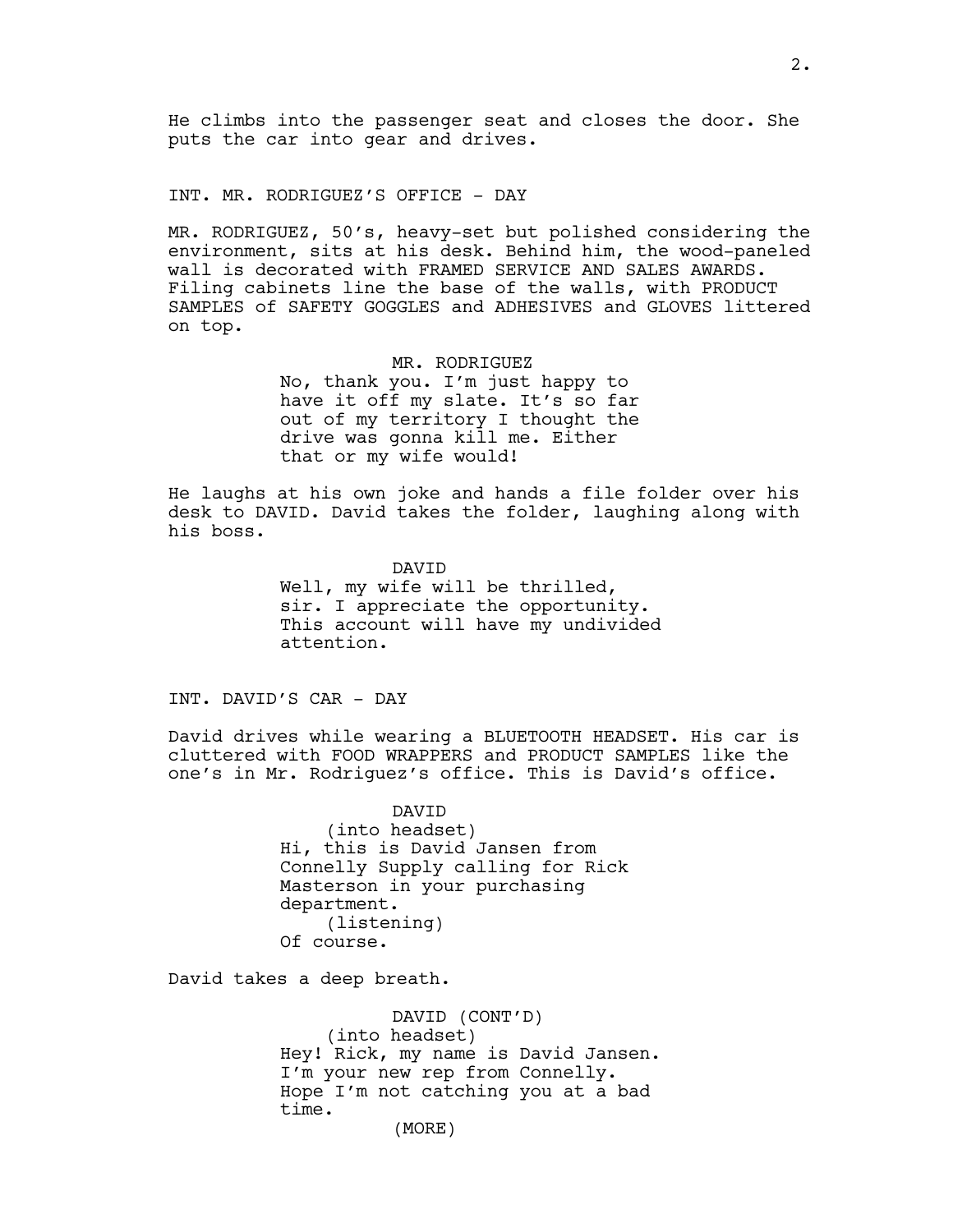(listening) Great. I'm in the area and was wondering if you had a second for me to stop by and introduce myself. DAVID (CONT'D)

INT. HOME - NIGHT

The house is cold, austere, very little life. David ENTERS the front door holding the file folder. He turns to see the Woman from the car, in the same sweater. She sits on the couch, tightly coiled, an untouched glass of wine on the coffee table in front of her. Her eyes are locked on the television.

> DAVID (holds up the file) They gave me the account, Sam. (beat) Samantha?

Her eyes flicker toward him for an instant. An acknowledgement. Pained, David continues down the hall.

INT. WAREHOUSE - FRONT ENTRANCE - DAY - WINTER

David enters the front door with a BOX OF DONUTS. A RECEPTIONIST, 40s, sits behind a desk near the entrance. The desk is DECORATED for CHRISTMAS.

> DAVID (to Receptionist) Happy Holidays, Karen.

KAREN Same to you, David!

DAVID

Is he in?

KAREN Yup. Head on back. I'm sure he'll be excited to see you--and the donuts.

DAVID (laughs) Don't worry, there's one in here with your name on it.

He opens the box and holds out the assortment for her to pick from. She reaches for one.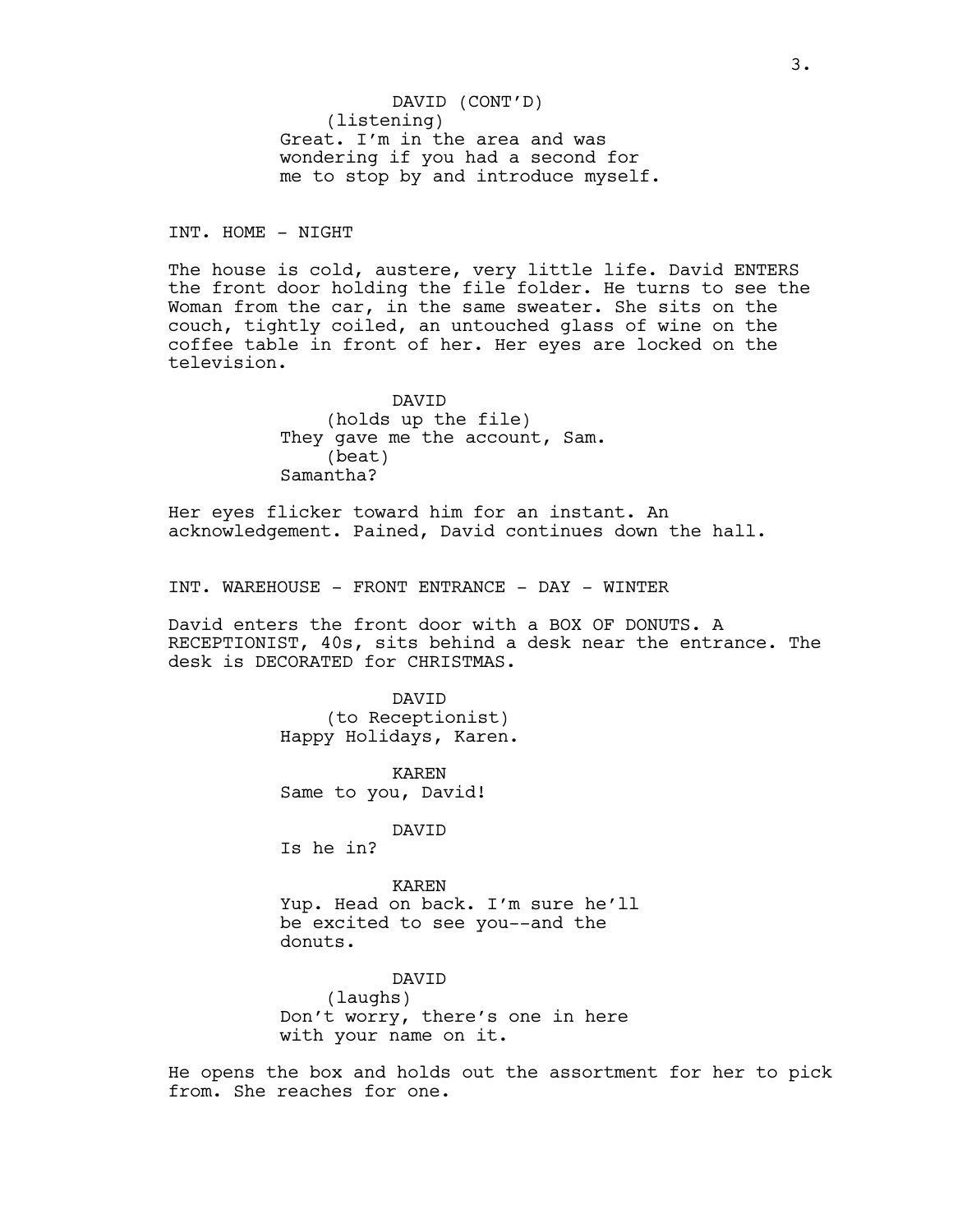Karen startles.

DAVID (CONT'D) Sorry. It's just... That one is for Rick. It's his favorite.

YOUNG MAN (O.C.) What'd I tell you, Karen. Guy's mind is like a steel trap.

They look over to see RICK, late 20's, almost too handsome to work in a warehouse.

> RICK (CONT'D) How's the road treating you?

DAVID Let's just say I'd rather be spending the holidays on the lake like everyone else I know.

RICK I know exactly how you feel. Come on back. (to Karen with a wink) Thanks, sugar britches.

David eagerly follows Rick. Their conversation can be overheard as they walk away.

> RICK (CONT'D) You got a boat?

DAVID Had one. The wife made me sell it.

RICK Shit. That blows. I got a fun little two-seat fishing boat. I'll have to take you out for a few beers on the lake some time.

DAVID That sounds incredible.

INT. HOME - NIGHT

David enters the front door. He hears RUNNING WATER upstairs.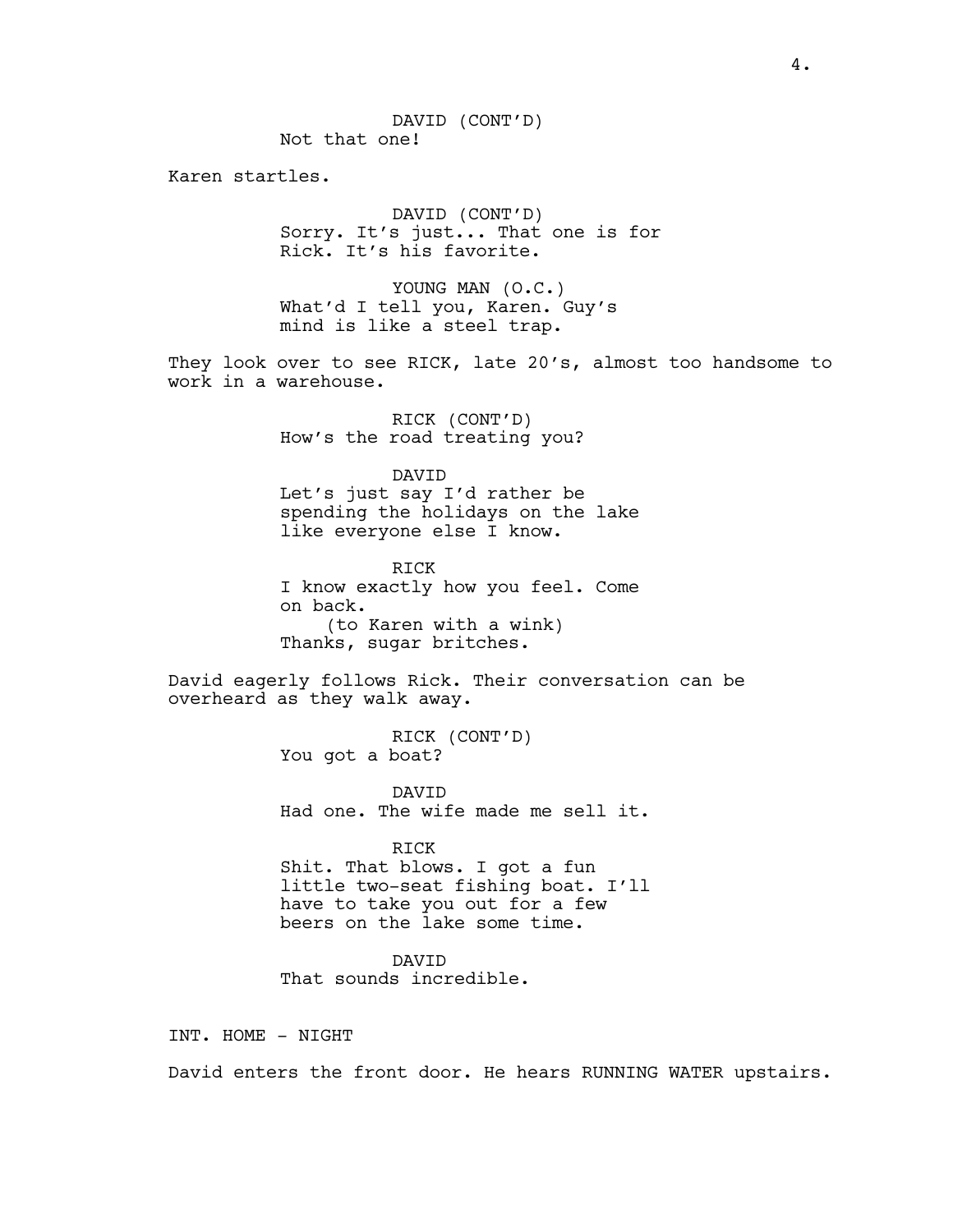INT. HOME - UPSTAIRS HALLWAY - MOMENTS LATER

David carefully approaches the bathroom. The water is no longer running. He puts his ear to the door and lifts his hand to knock, then decides otherwise. He steps away, helpless, and moves down the hall.

INT. HOME - BATHROOM - MOMENTS LATER

The tub is filled to the brim, the glassy surface of the water is still.

Samantha explodes up through surface, GASPING for air.

INT. DAVID'S CAR - DAY - SPRING

David drives with his bluetooth headset in his ear.

DAVID (into headset) Hey, Rick! I know it's last minute, but I scored the company's box for Lakers Game One tonight. Just you and me with the whole box to ourselves. (listening) Perfection. (laughs) Can't wait. See you tonight.

He presses the button on his headset to hang up, pleased.

INT. BAR - NIGHT

Rick and David ENTER wearing LAKER GEAR. The place is mostly empty except for a few patrons on bar stools and TWO YOUNG WOMEN, 20s, dancing by the pool table, clearly drunk.

The two men sit down at the bar.

DAVID I don't know how I let you talk me into this. My wife is gonna kill me.

RICK Whatever. Just tell her the game went into triple OT or something. She won't even know what it means.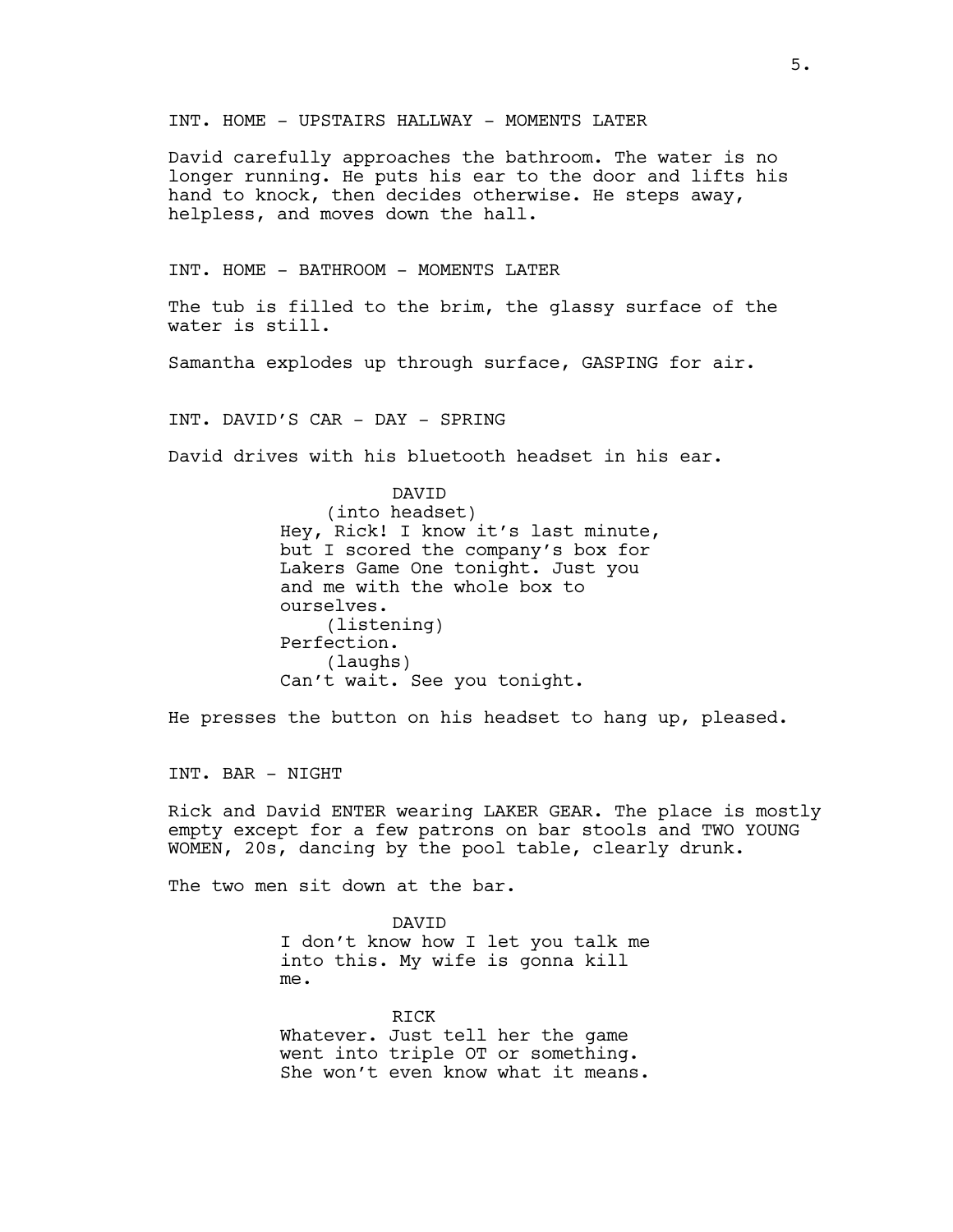DAVID You're probably right. (then) I had a really great time tonight.

Rick notices the women dancing.

RICK It's about to get a whole lot better. (to the bartender) Hey, two shots of whiskey and two of whatever they're drinking.

David looks down the bar and sees the girls.

DAVID (realizing) Oh, no. Rick, I can't.

RICK Come on, man! Live a little.

The BARTENDER pours two whiskeys then puts down two shots of JAGERMEISTER.

> BARTENDER Two whiskeys and two shots of jager.

RICK Ha! This should be easy.

Rick grabs the TWO SHOTS OF JAGER.

RICK (CONT'D) Grab the whiskeys and let's go.

David looks at the women, then back at Rick. He looks genuinely torn over the decision.

## DAVID

I'm sorry.

Rick studies him, relenting.

RICK It's cool. Say hi to the wife for me.

Rick begins to walk toward the women. David notices the whiskey shots.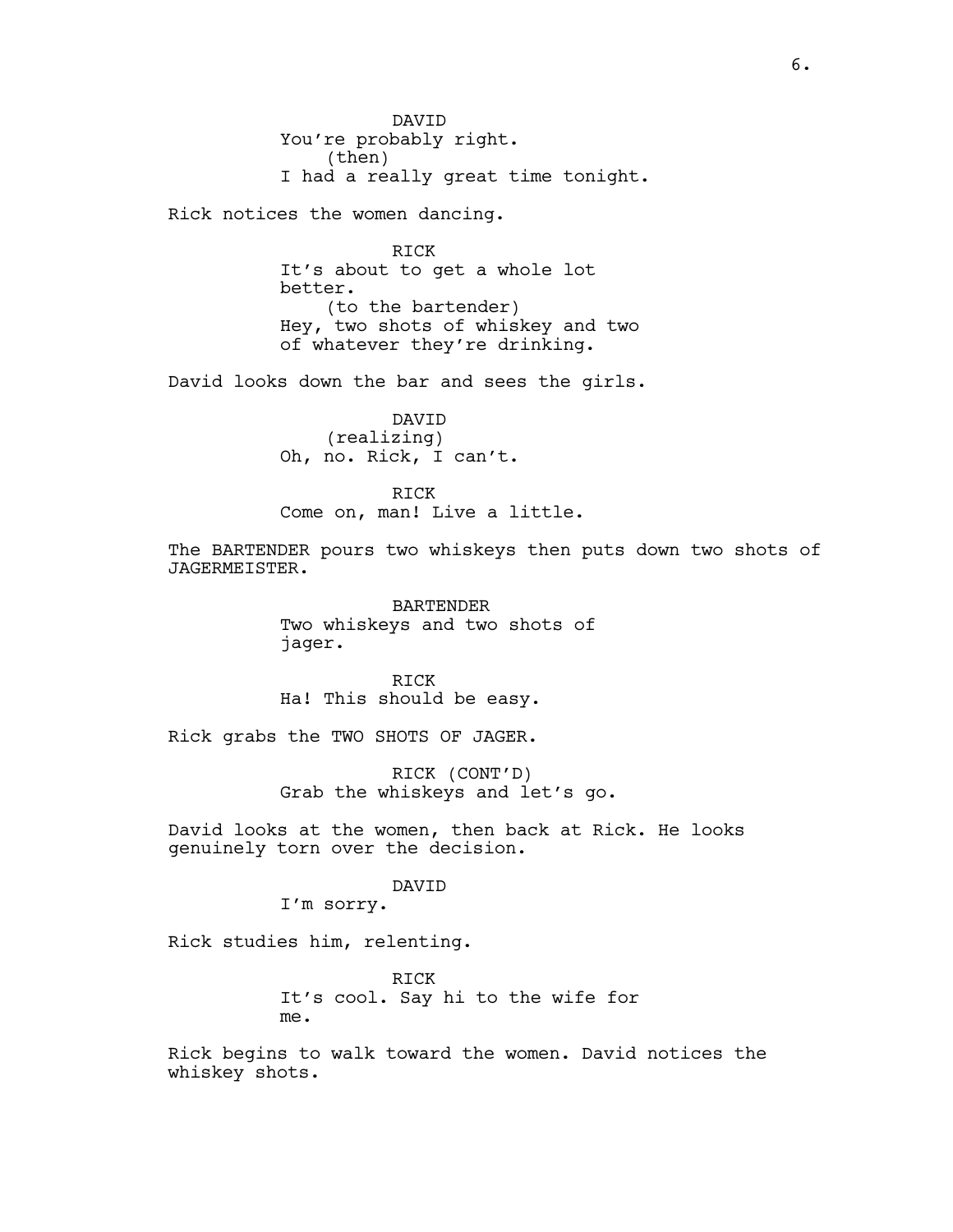DAVID What about these?

RICK (over his shoulder) Liquid courage for you. I sure as shit don't need 'em!

David watches Rick approach the two ladies. They gratefully accept the free shots, drinking them immediately. Rick puts his arm around them and turns back to wink at David.

David looks crushed. He turns and EXITS the bar.

EXT. BAR - NIGHT - LATER

Rick spills out onto the street with one of the women from inside. She is so drunk that he is practically carrying her.

INT. CAR - CONTINUOUS

David sits in his car, parked down the road, intensely watching Rick and the woman. She stops and VOMITS on the sidewalk.

INT. HOME - KITCHEN - MORNING - SPRING

SOUND INSERT: GASP

David stands in the kitchen wearing BOARD SHORTS and a TANK TOP. He carefully loads BEER CANS into a small cooler.

HONK HONK

David closes the cooler, and turns for the door. Samantha is standing in the doorway to the kitchen. He is startled, frozen. He waits for her to speak.

## SAMANTHA

I love you.

David is stunned. Finally, he gives her a NOD of acknowledgement. He grabs the cooler and towel and EXITS.

Samantha hears the FRONT DOOR CLOSE and notices his PHONE on the counter. She picks it up.

INSERT: SAMANTHA'S HAND AND WRIST WITH WATCH HOLDING DAVID'S PHONE

She studies it.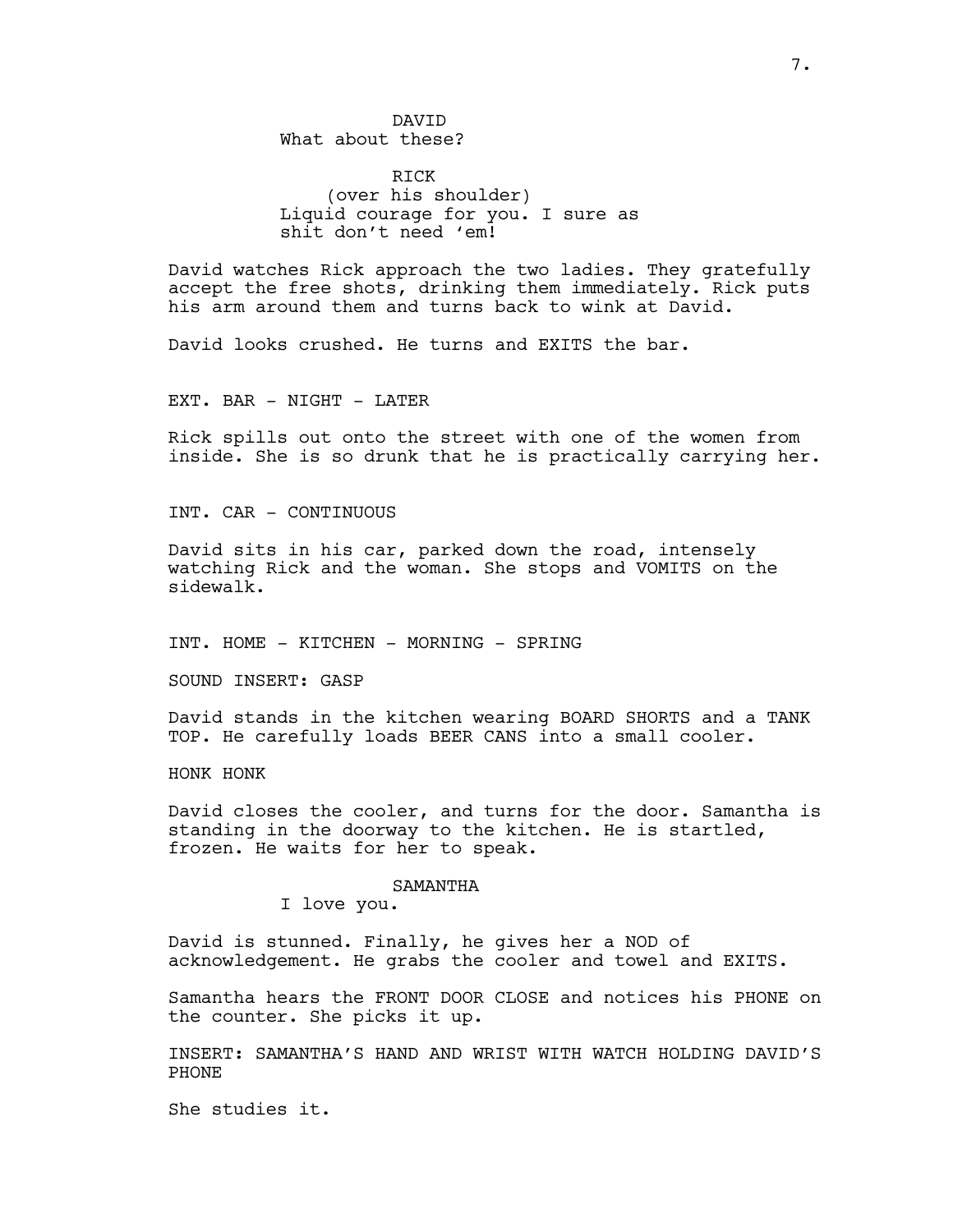EXT. LAKE - FISHING BOAT - DUSK

Rick and David sit opposite each other on the aluminum benches of the simple tin boat. Rick is tipsy from drinking in the sun all day. He rummages around for food but finds only an empty bag of chips.

David surveys the entire lake. The gentle ripples from their boat reverberate outward, disturbing an otherwise still surface.

> DAVID Looks like we're the last ones out.

RICK I'm starving. Let's head in.

David looks in the COOLER behind him and sees TWO BEERS.

DAVID Come on. Only two more beers. Live a little.

RICK (sighs) You just get me.

David turns and reaches into the cooler. He OPENS them and spins back. He moves across to sit on the bench beside Rick. He hands him a beer.

#### DAVID

Cheers.

They clink cans. David watches Rick take a LONG SWIG.

DAVID (CONT'D) Thanks for bringing me up here. I almost feel like a man again.

### RICK

I'm never getting married.

Rick takes another long swig of his beer. He blinks a few times. He suddenly has to concentrate to form words.

> RICK (CONT'D) I get mine... and... I don't have to answer to anybody.

David looks around the lake, then edges closer.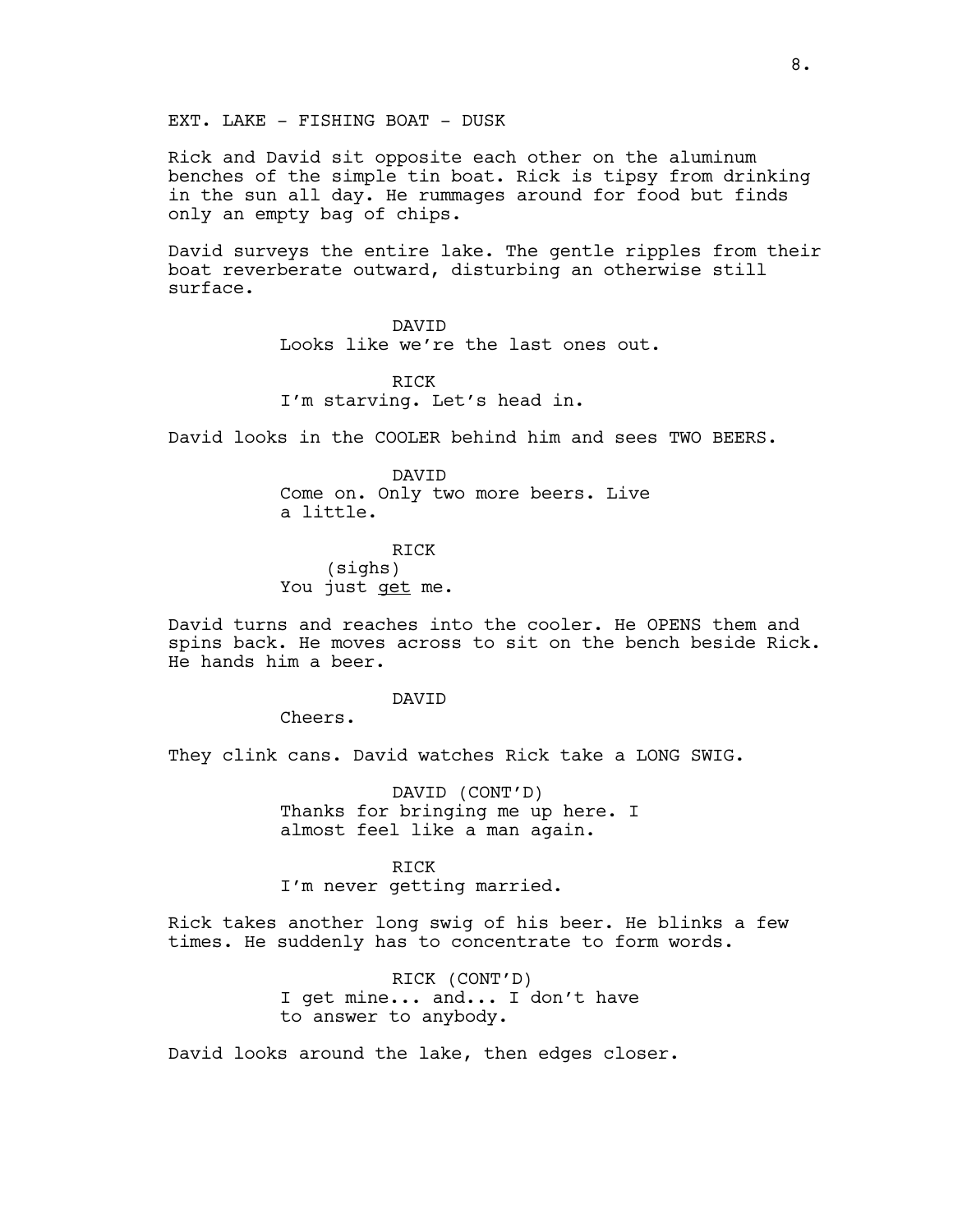DAVID

Sometimes it's good to have someone waiting for you at home. Drink up.

Rick brings the can to his mouth again. His eyelids start to sag.

> DAVID (CONT'D) I've thought about this moment everyday for the last three years.

David leans in.

# RICK

What?

David, inches from Rick's face, looks directly into his eyes.

DAVID Will I miss you tomorrow?

David reaches down and PULLS the DRAIN PLUG out of the bottom of the boat. WATER begins to SEEP in.

Rick sees this but is suddenly powerless. He has a hard time holding his head up. He has been drugged.

> RICK (slurring) What the...fuck?

He struggles to focus on David. David grabs FISHING LINE and begins to TIE him to the BENCH.

> RICK (CONT'D) (heavily slurred) David!

RICK'S P.O.V.

David returns to the bench opposite Rick. The boat continues to fill with water. His intensity is terrifying. Rick's eyelids lose the fight to stay open. A scene replaces the blacks of the back of his lids.

CUT TO:

INT. BAR - NIGHT

UNKNOWN P.O.V.

Rick sits on the opposite bar stool in the same bar as before, staring back.